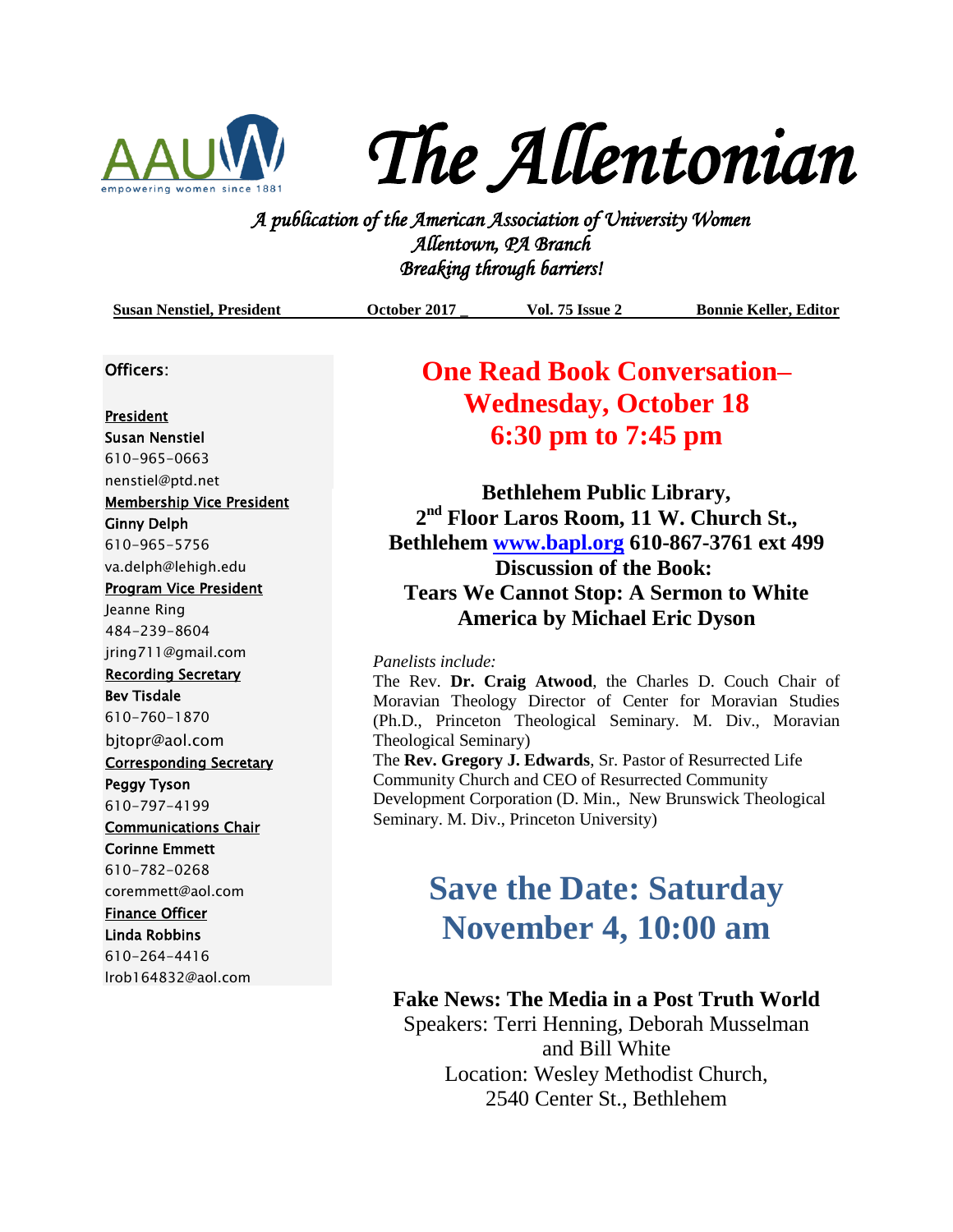# *President's Message*

I recently finished reading the Trilogy "March" by John Lewis, Andrew Aydin, and Nate Powell. This is a graphic biography of the life of Congressman John Lewis and his involvement with the Civil Rights Movement. What a captivating recounting of Lewis' advocacy for the African American community. When I read about how peaceful demonstrations were marked by violence – not by the protesters but by law enforcement, I am reminded of today. That was over 50 years ago. Here we are still fighting for equality for all people.

I hope you will join the community at the One Read Event at the Bethlehem Public Library, on Wednesday, October 18 from  $6:30 - 7:45$  PM. There will be a discussion centering around "Tears We Cannot Stop" by Michael Eric Dyson. I'm currently reading this book. It is a thought provoking read. If you'd like a copy of the book, Moravian Book Store is offering a discount. You might want to check with your library for a copy – I got mine through Interlibrary Loan.

Our first inter-branch meeting of the year began the discussion of a possible consolidation of the three branches – Allentown, Bethlehem and Easton. Members learned of the results of the survey then discussed three issues pertaining to positive and negative personal impacts on a possible merger and leadership. The majority of those present want the conversation to continue. The same issues arose in each table discussion. They were: branch funds, membership, identity, keeping study groups, to name a few. The committee will meet in late October to discuss next steps. If you are interested in becoming involved with the process, please let me know.

Have you visited [www.aauw.org](http://www.aauw.org/) lately? There is a plethora of information available to you as a member. Learn about recent fellows and their work, the latest issues we are advocating, and skillbuilding webinars and resources. You can even print a membership card for yourself. I am constantly amazed at how much information is available to us through our website.

See you at the Bethlehem Library for the One Read Program. Don't forget if you want a ride, email me at **nenstiel@ptd.net** or call me at 610-965-0663. I'll arrange transportation for you.

### Susan

## *September 9 Brunch Meeting*

On September 9, 2017, more than 70 women met for brunch to hear the results of the Inter-Branch Survey. The first of our Saturday morning meetings was a success, starting and ending on time, thanks to the leadership of the Exploring Merger Committee.

Following our meal and a raffle of AAUW-imprinted items, Linda Robertson, standing in for an ailing Stacey Zaremba, explained the survey results. Response to the survey across the three branches averaged from 42% to 54%, rather low as a solid survey response is between 75%-80%. Those who did respond to Survey Monkey seemed to represent the members who are most active. Survey questions covered how members received information about AAUW, how they felt about the possibility of merging the Allentown, Bethlehem and Easton branches, and whether they would continue their membership if any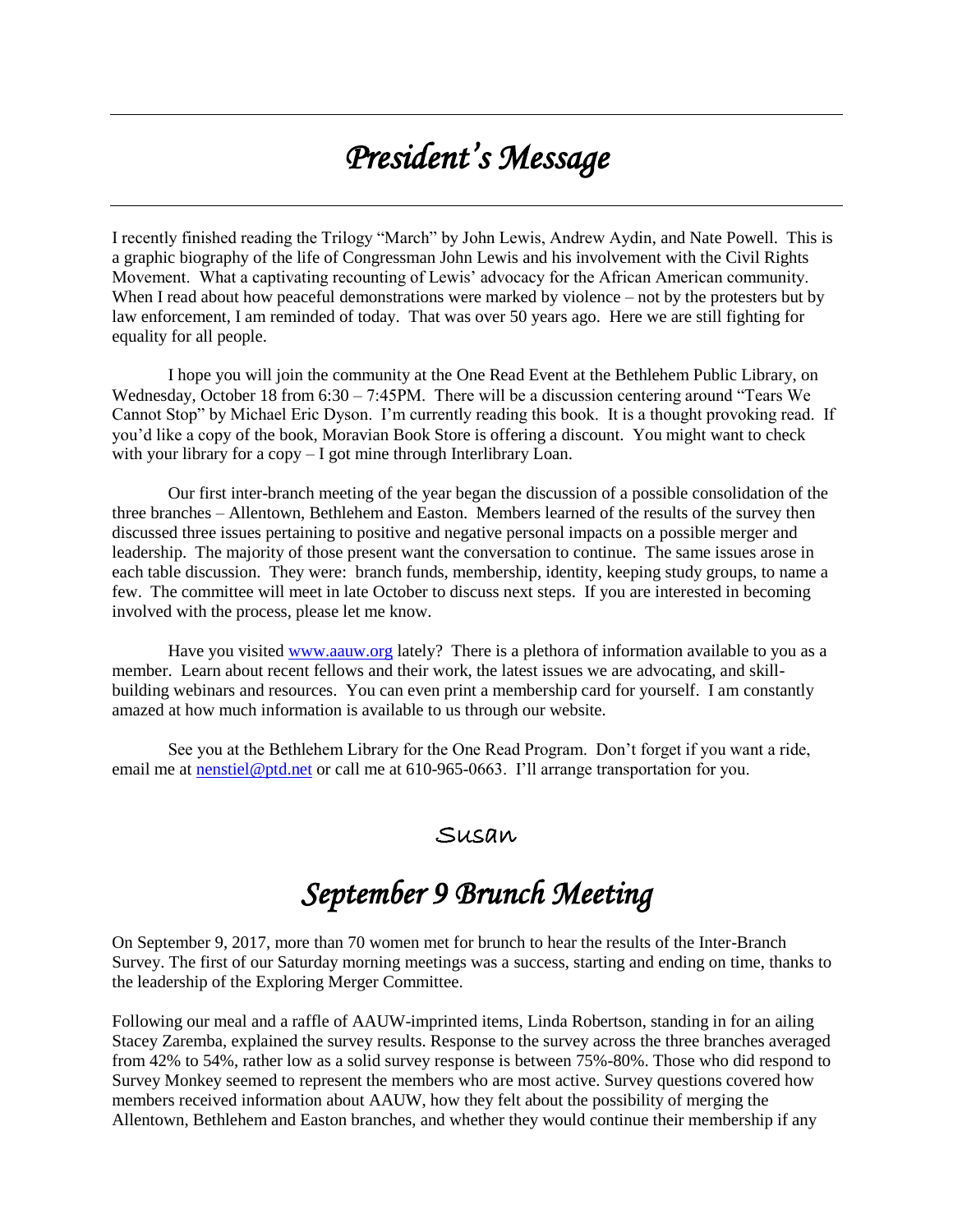type of merger was authorized. Robertson explained that the morning discussion was only the first step in a thoughtful process.



Brunch buffet line Lively discussion of survey results

Table discussion leaders used directed questions to stimulate conversation. 1) If the branches merged, what consequential benefits for you personally do you foresee? 2) What consequential negative impact might you personally foresee? 3) If branches merged, would you consider taking a leadership position? Many questions focused on finances, study groups, and transportation.



Seventy members in attendance review the survey results by slide show.

Results were reported out to the entire audience and will be discussed at the board level. Merging the branches is one possibility; no firm decisions have been made and our members will be kept in the information loop at all times. Any member wishing to make further comments may contact the branch president.

# *Public Policy*

**Lesley Lojko, Public Policy Chair**

### **Secretary of Education Announces Title IX Rollbacks**

In a speech at George Mason University recently, Secretary of Education Betsy DeVos [announced](http://salsa4.salsalabs.com/dia/track.jsp?v=2&c=Phf9X2ZffUU7uWt71c1B6c2TsGvXDlvQ) that the Department of Education would be reviewing [Title IX](http://salsa4.salsalabs.com/dia/track.jsp?v=2&c=5dlT%2FirY%2FqUFH2xdFJHM9afIvVp%2BU1Ju) regulations and guidance. Later in press interviews she confirmed that the Department intendeds to rescind a 2011 Dear Colleague letter on Title IX and sexual violence, taking the first step toward rolling back the progress made toward preventing and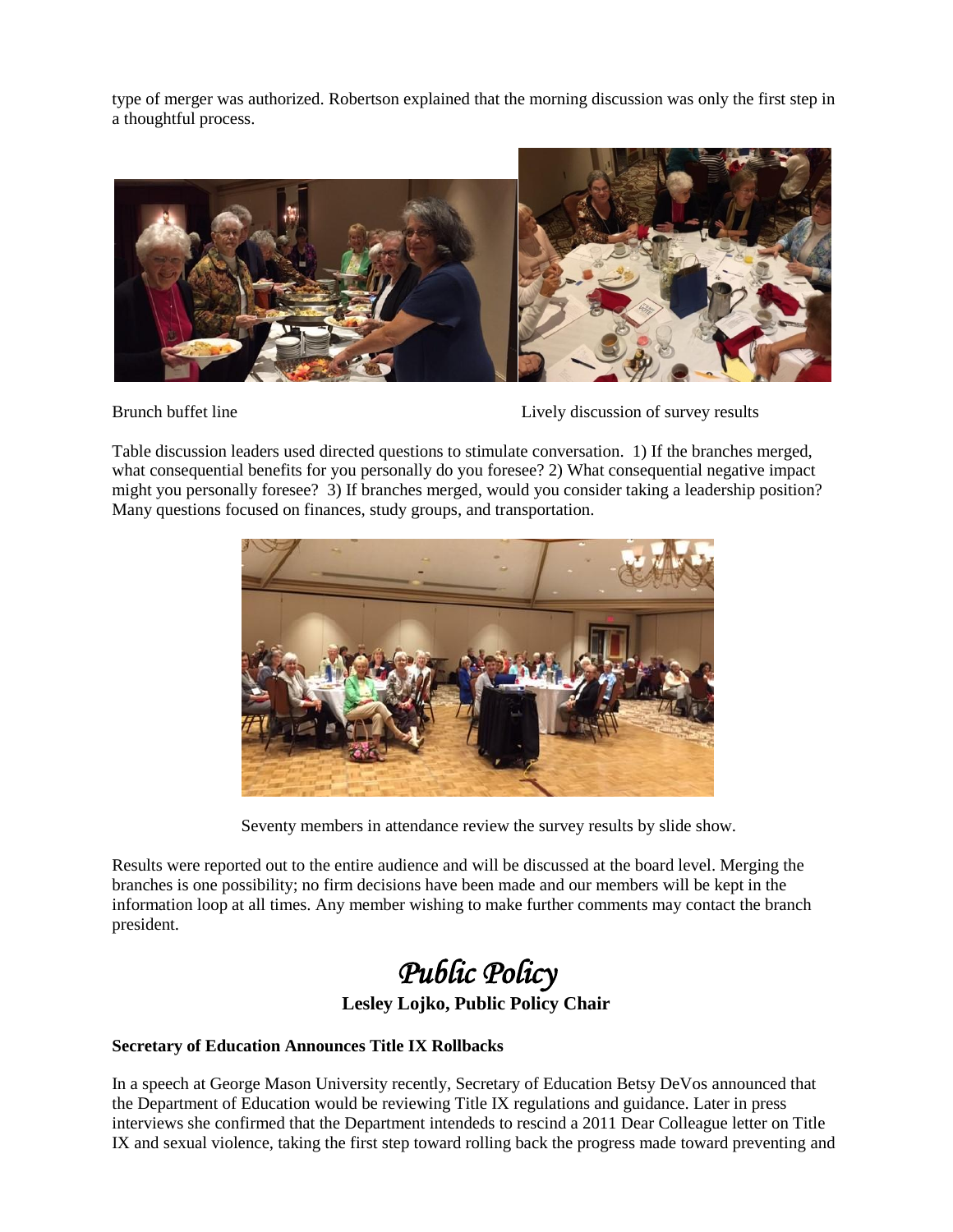ending discrimination in our schools. DeVos' speech noted many situations in which schools have failed to adhere to the law. AAUW believes the appropriate response to this assertion is to enforce Title IX, not to undermine it. W[e stand with survivors](http://salsa4.salsalabs.com/dia/track.jsp?v=2&c=PE9tMc5Eu%2BJcFWdQFkygeafIvVp%2BU1Ju) and remain committed to protecting and defending Title IX, and to pursuing its vigorous enforcement.

As you can see the new administration is attempting to rollback some of the gains women and girls have made in the past. The above is just one example.

There are a number of public policy issues affecting women and girls. I guess the best thing to do is to choose one or two that you feel most strongly about and let your Reps. and Sens. in the state house and in D.C. know how you feel. They usually respond in a timely fashion. I understand phone calls are very effective, but I have found emails are also effective. If you need contact information please let me know and I will send it to you.

The last day for new voter registration is October  $7<sup>th</sup>$ . You can pick up forms at your local library or call Senator Lisa Boscola's office for forms.

# *Legal Advovcacy Fund*

**Nancy Moffet, Legal Advocacy Chair**

#### **Burhans V. Yale Settled Favorably**

The epidemic of campus sexual assault has gained national attention in recent years, and student activists have been at the forefront of the work to reform schools' complaint procedures, support survivors, and implement prevention programs. But change at an institutional level requires the commitment and courage of university administrators who are willing to address the problem and work with students to make change. Susan Landino (formerly Susan Burhans) represents those administrators. Supported by the AAUW Legal Advocacy Fund, she sought justice for students and administrators facing retaliation. Her case was settled favorably in 2017.

Burhans was hired by Yale University in 1999 as a communications specialist and served the university as a security education coordinator. In 2012, Burhans filed suit against Yale, alleging sex discrimination and unlawful retaliation under Title IX of the Education Amendments of 1972 and other laws. Burhans claims she was discriminated against and eventually terminated after years of attempting to help survivors of sexual assault on campus and alert Yale to potential Title IX violations.

Although campus sexual assault has always been a serious problem, the issue did not gain national attention until recently. Long before much of the country — and many campus administrators understood the severity of the problem, Burhans recognized some of the issues on Yale's campus. She says that over the course of more than 10 years as a Yale employee she tried repeatedly to notify Yale's administration of potential Title IX violations stemming from the university's sexual assault complaint procedures and to help student survivors access justice. Burhans claims that rather than address her concerns, the administration ignored her warnings and severely retaliated against her, narrowing her authority, humiliating her, and eventually terminating her position. The case was filed in federal court in Connecticut. AAUW's Legal Advocacy Fund began supporting the case in 2015.

Burhans matters because, in order to keep students safe and fulfill Title IX's promise of equity in education, educators and administrators must step forward. The fact that Title IX helps protect students from campus sexual assault means little if administrators face retaliation for trying to enforce that protection. Employees like Burhans who speak out must be supported and empowered to make change on their campuses.

Burhans v. Yale represents a new wave of significant Title IX cases. In recent years, many administrators and victims' advocates have faced retaliation for trying to protect their students and ensure that their schools comply with Title IX — in other words, for trying to do their jobs. Burhans' case highlights the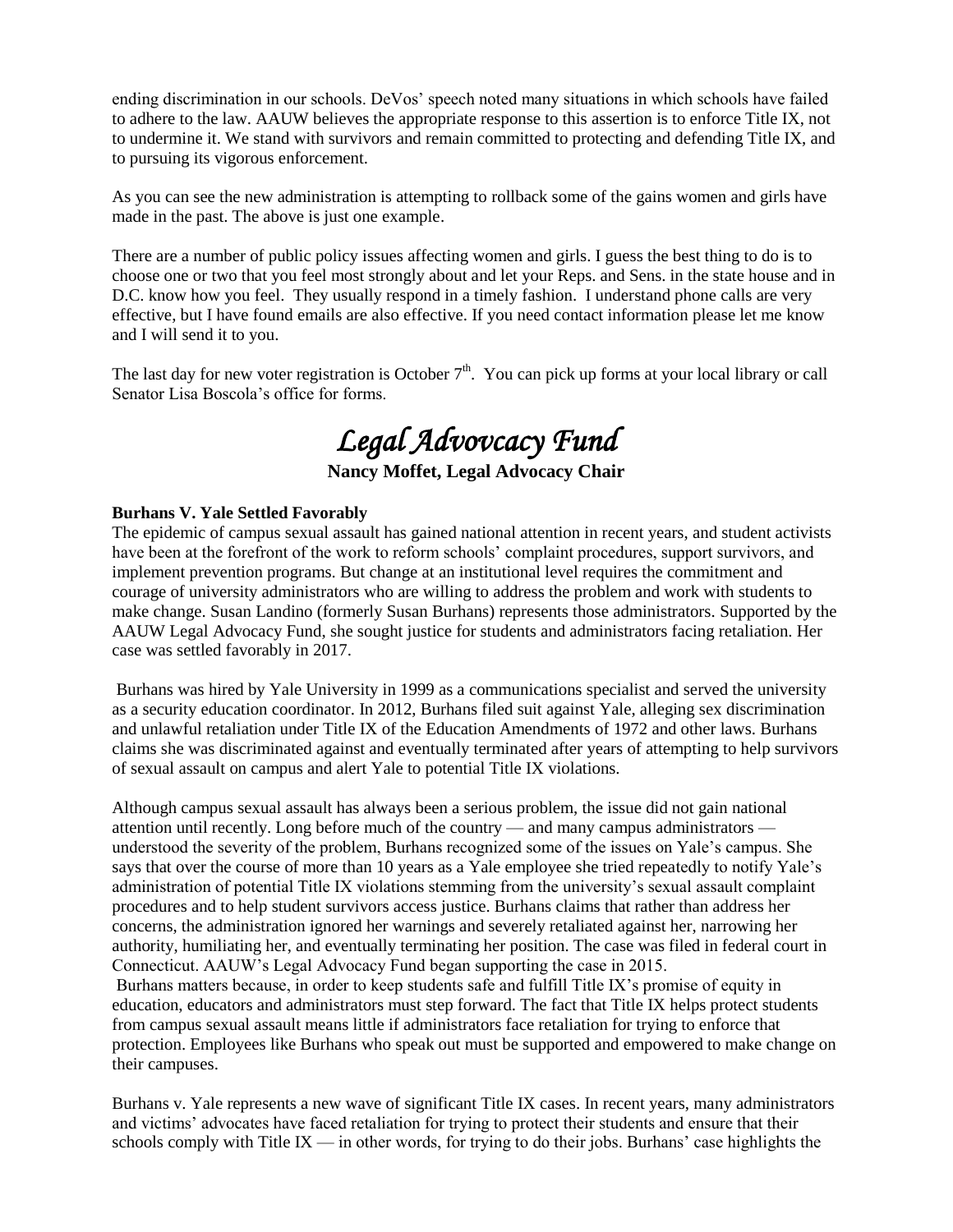crucial role that campus administrators play in preventing campus sexual assault and the importance of supporting administrators of conscience.

# *Lets Read Math*

The Allentown/Bethlehem volunteers are preparing for another year of math-reading adventures in the elementary schools of the area. Your interest and participation is welcome. No teaching experience is needed, just an interest in interacting with children. More than the skills that are introduced through this program, the children benefit from the personal attention and encouragement provided by the AAUW volunteers. Contact Jan Seaman for more details: [jrouxseaman@gmail.com,](mailto:jrouxseaman@gmail.com) 610-625-0451.



Join us in celebrating the 100<sup>th</sup> birthday of our AAUW sister, Elizabeth Patterson Scharfenberg. Her birthday is November 18, 2017. Cards may be sent to 1925 West Turner Street, East 284, Allentown, PA 18104-5513. A celebratory visit will be planned for November; check your email for further information closer to the date or call Linda Robbins in November for additional information.

**Member Notes: New Email:** Hannelore Blew has a new email address: [hannefb@gmail.com](mailto:hannefb@gmail.com)

# *Study/Interest Groups*

#### **Career Women's Study Group**

*Thursday, October 19, 2017, Time: TBA* Program: Ann Schelegel, Artist Location: TBA- We may meet at her studio. Ibi will email our regular members. Coordinator: Ibi Balog [ibalog@verizon.net](mailto:ibalog@verizon.net) **Literature of the Past and Present** Leader: Annette Bonstedt (610-395-5974)

*Thursday, October 19, 12:30pm* Muhlenberg College Trexler Library Rare Books Room (level B) Hostess: Beverly Knoebel ph. 570-668-2160 Reviewer: Nancy Moffett Book: *Our Souls at Night* by Kent Haruf New members are welcome. Please call the hostess if attending.

### **Recent Literature**

*Thursday, October 12, 12 Noon* Hostess: Karen Kneifel, 610-794-6026 Lunch first at 12 Noon, Phoebe Terrace, 1940 Turner St., Allentown, \$3.50 Park in lot at corner of 19<sup>th</sup> St. and Turner St. Book and author: *A Piece of the World* by Christina Baker Kline Reviewer: Sandra Hartzell Please call hostess if NOT attending

### **Women's Lit** Leader: Peggy Tyson (610-797-4199)

*Please note change: Monday, October 16, 5:30 pm* Our meeting will be a Potluck Supper at Mary Jane Risch's home. Please call 610-797-3140 to let her know what you will be bringing. We will put together our 2018 program and book selections. New members are welcome. Please call hostess if attending.